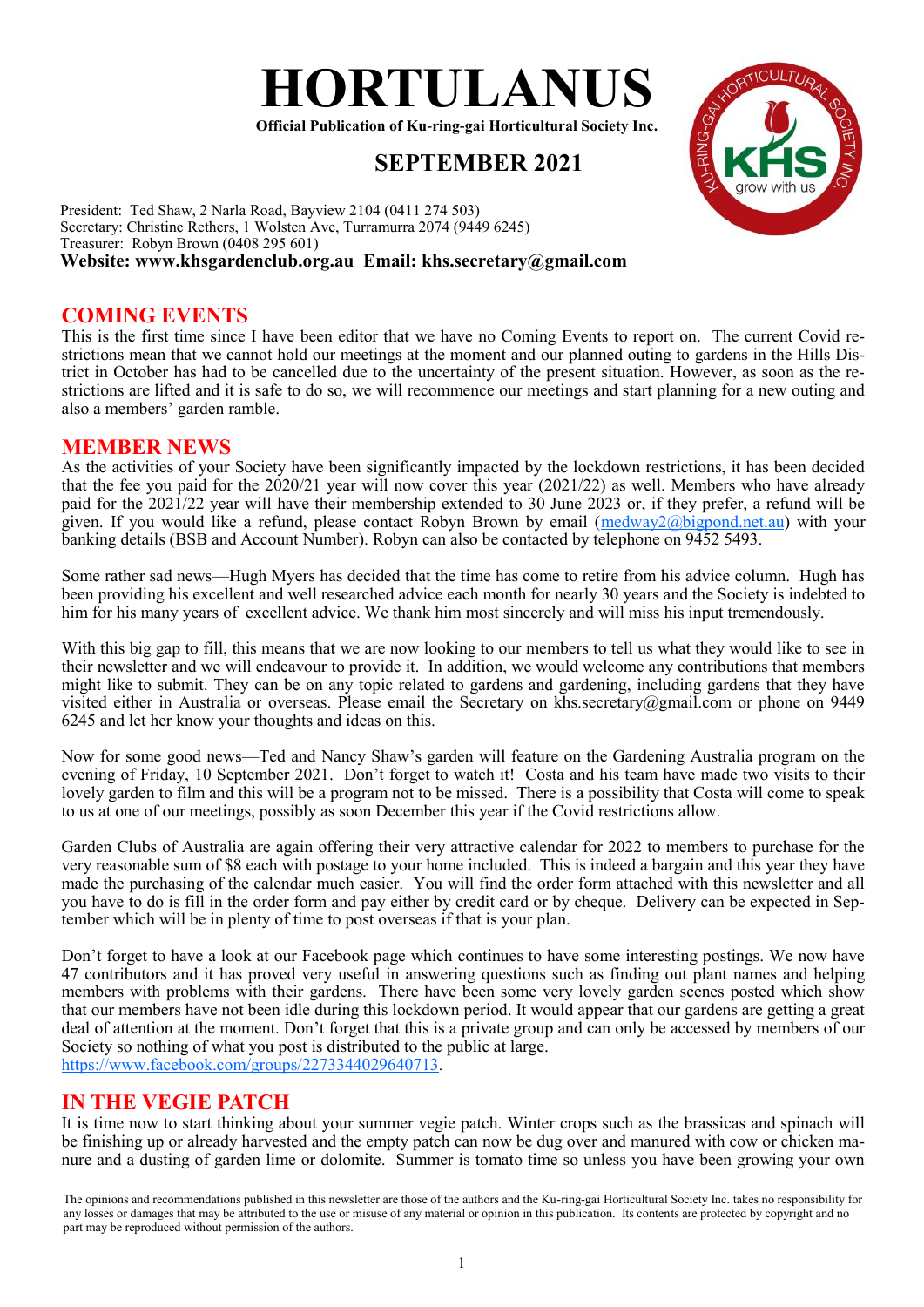

tomato seeds on the windowsill, get down to the nursery and get some tomato seedlings. Tomatoes come in all different sizes so read the labels carefully as some of the tall ones will need staking. Pick the ones that suit your needs—the cherry tomatoes are ideal for salads where as the larger ones such as Grosse Lisse and Roma are good for cooking and making passata. There are also bush tomatoes that don't need staking. If you plant your seedlings in September you will be able to harvest tomatoes by Christmas. An added bonus of planting early is that you will miss the worst of the fruit fly which are so prevalent in the warmer months. Tomatoes need between 6 to 8 hours of sun each day and should be given

plenty of space as they not only grow up but out. Plant your seedlings about 80cm to 1m apart and put in the stake first (up to about 2m tall if you are growing the large tomatoes). Next plant the seedlings and because tomatoes will grow more roots on their stems, you can put them into the soil almost up to the first set of leaves. Put some mulch such as sugar cane around them and keep them well watered. A liquid feed every couple of weeks is advisable. The leaves at the bottom of the tomato tend to yellow and can be safely taken off. If fruit fly are a worry, it is a good idea to cover your plants with a fine woven vegetable net which can be stretched over four stakes and held down with a

wire tent peg or a brick. These nets are very effective and your plants will not be troubled by these pests. Tomatoes can be successfully grown in pots if space is a problem but you will need a largish pot for each plant. Basil is a great companion plant to grow in the tomato patch but wait until late September to plant as they do not like the cold.

Later on in September when it is starting to warm up, you might like to consider other summer vegetables such as beans, eggplant and capsicum, cucurbits such as cucumbers (Crystal Apple and Lebanese are two to look out for) and pumpkin and squash. You will find all of these as seedling at your nursery and you don't need many to feed a family. Beans are best grown from seed and can either be low grow-



**Cucumbers growing on a frame**

ing such as the bush beans or climbing beans which will need a frame to grow on. Another crop to consider is sweet corn which is best grown in a patch rather in a row as they need each other for pollination.

#### **MANDEVILLA by Maureene Smith**

Spring is almost here although our relatively mild August weather could make you think it has been here for a while. However, it is time to think about what you could be planting. A favourite of mine is Man-



devilla and in our garden we have used it in different ways.

We have a large flowered white variety, Mandevilla boliviensis, that covers an arch over a garden path. This is a very vigorous climber and every couple of years needs a fairly hard prune. We also have an unusual yellow form, Mandevilla Citrine, that winds along a fence. A fairly fastgrowing climber with large bright yellow flowers.

A new type of Mandevilla is the mounding type, Mandevilla Summervillea, which we are growing in a pot on the deck. This has smaller flowers than either of the climbers. Growing in a large pot is a very pale pink, almost white vine Mandevilla. It is a climber but not very vigorous so is quite happy to scramble over a small obelisk. In magazines I have seen





photos of a Mandevilla with an apricot flower but have not seen it for sale here.

Some other ways they can be used are in hanging baskets. For this choose a mounding or a not too vigorous climber. I have also seen them grown very effectively on a trellis against a wall. This is particularly attractive when a couple of varieties are planted to intertwine— red and pink or red and white perhaps. Mandevilla will twine themselves round a slender pillar or fence post but if your pillars are fatter, you can wind fishing line loosely round for them to climb on.

The variety of uses is one of the reasons I like them so much. All of them thrive in Sydney's climate and love the warmth. They flower profusely from late spring to winter and as long as they get water and an occasional light prune, are very low maintenance. Another advantage is they seem to be pest free which is always a bonus. Why not give a Mandevilla a try?

#### **AIRPLANTS (botanical name - Tillandsias) by Ted Shaw**

Tillandsias are a genus of the bromeliad family Bromeliaceae, and the genus contains about 650 species. They are commonly known as 'airplants' because of their natural propensity to cling on wherever conditions permit – tree branches, barks, bare rocks, etc. The main difference from other bromeliad genera is that they don't rely on roots feeding from a growing media to get their moisture and nutrients; instead they obtain moisture and nutrients from the air and absorb them through the specialised cells on their leaves.

They are native to the forests, mountains and deserts of northern Mexico down to Argentina and the Caribbean. They come in many different forms, from the hanging Spanish Moss (or Old Man's Beard) through to bromeliad lookalikes.

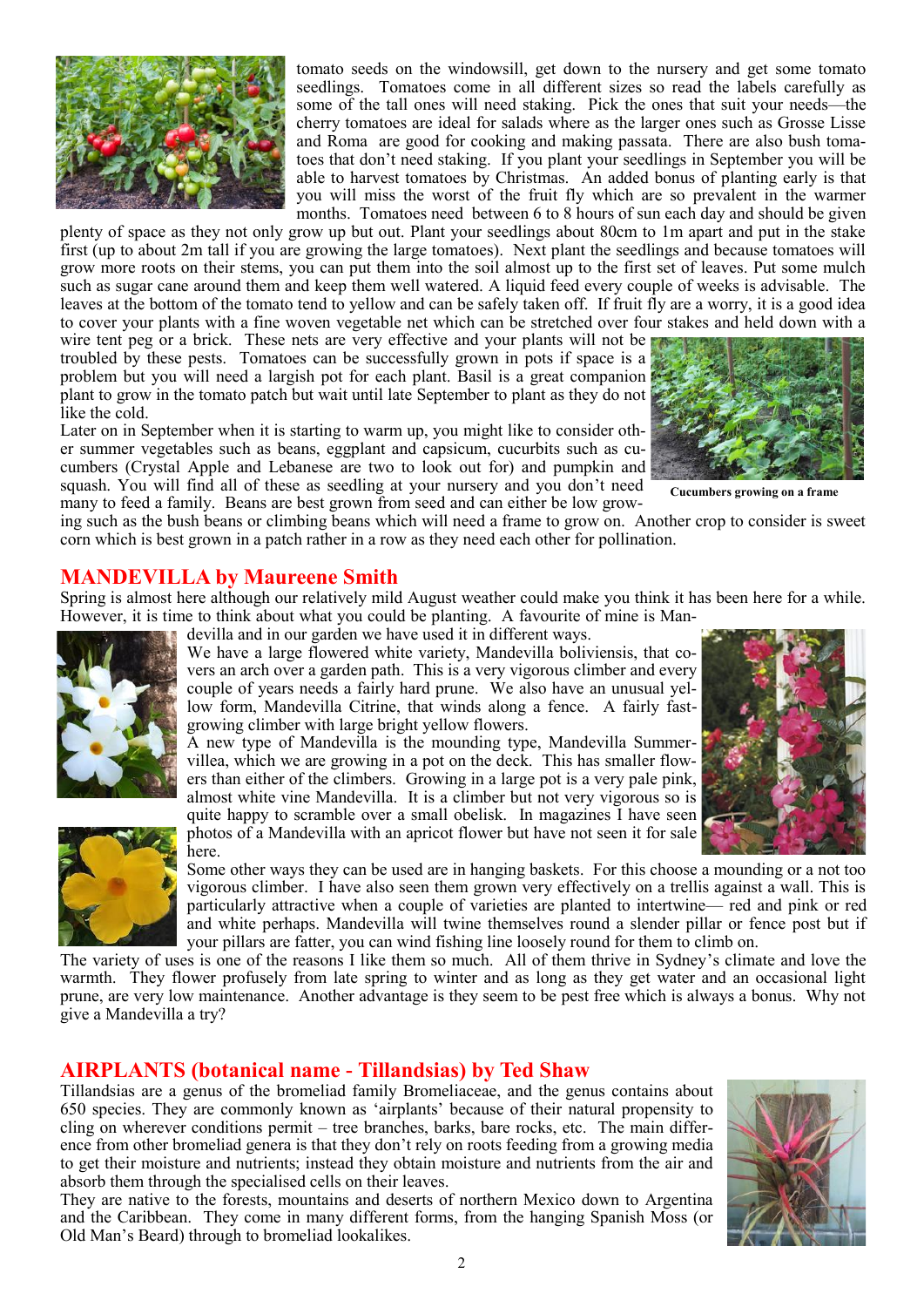The flowers typically involve bright, vibrant colours, with blooms or [inflorescences p](https://en.wikipedia.org/wiki/Inflorescence)roduced on a stalk or several stalks. The flower's colour varies greatly from red, yellow, purple and pink flowers and multi-coloured flowers are also known. The bright colours are intended to attract [pollinators.](https://en.wikipedia.org/wiki/Pollinator)

These plants are very easy to grow and maintain. Most growers mount them on a piece of hardwood or a piece of barky branch, and attach them using fishing line or hot glue. Sometimes they're just pushed into a brushwood fence. They prefer part shade, not too much water and a liquid fertiliser when other plants around them are getting some. Children love them so they are ideal presents for the grandchildren. Unfortunately, they are not all that easy to come by. Look out for them at garden shows such as the Collectors' Plant Fair and at Bromeliad shows. They can occasionally be found at Bunnings and on Ebay.







**SEPTEMBER IN YOUR GARDEN** ► This is the latest you can **successfully move perennials** such as daisies, salvias and plants that are usually dormant in winter such as roses. Once they resume active growth, you run the risk of setting them back severely if you move them in the warmer weather.

► Once the **camellias** have finished flowering, this is the time to prune them if you think they need it. They will then have plenty of time to put on new growth before the heat of summer. Other winter flowering plants such as azaleas can also be pruned now.

► As your **roses** break their dormancy and come back into leaf, give them a good feed of pelletised manure or rose food such as Richgro's Black Marvel or Neutrog's Sudden Impact for Roses. Roses will benefit from regular feeding from now on so another good feed around Christmas-time and again in early autumn should keep them healthy and growing well. Make sure to mulch them well with sugar cane or lucerne hay.

► Don't forget to **feed any bulbs** you have even if they have finished flowering as they will use the food you give them to store away for next year's flowering. Don't cut off the leaves even though they will look a bit unsightly but simply let them die down naturally—again so that they can fatten up for next season.

This is good time to **repot any succulents** you have. Just move them up one pot size if they look crowded and use a purpose designed potting mix. You can make your own with a good brand of potting mix plus a sprinkling of blood and bone and then add some coarse sand and gravel so that you get perfect drainage. Succulents do not like to have wet feet.

► **September is feeding time**. Once your acid loving plants such as camellias, daphne and azaleas have finished flowering, give them a specially formulated fertiliser for the plant type. Citrus should also be fed with a specialised fertiliser. Your summer flowering plants and lawns would also benefit from an all purpose fertiliser. Just remember to water any fertiliser in well. Some of our members



**Beautiful display of daffodils and primulas in a member's Turramurra garden**

order in a trailer load of well composted cow manure and put that around their garden at this time of the year. It may smell a bit for a day or so but their garden benefits enormously from its application.

► September can be a busy month in the garden. A number of plants such as hibiscus, camellias and plumbago will **need pruning** to keep them bushy and shapely. Fuchsias should be pruned quite hard now if you have not already done so and both they and geraniums will benefit from tip pruning. Just look around and anything that is getting a bit straggly could probably benefit from your secateurs.

► Now is the time to plant for summer colour. Seedlings of **petunias, zinnias, celosia and antirrhinum** together with marigolds will all be at your local garden centre. Every year the plant hybridisers come up with new and better varieties. The seeds of some summer flowering plants can be sown directly into the garden—clear a space and scatter the seeds, keep moist and thin out if necessary as they come up. Plants such as **Californian Poppies, Cosmos, Nasturtiums, Cornflowers** and **Calendulas** will make a lovely display in the garden during the warm summer months.